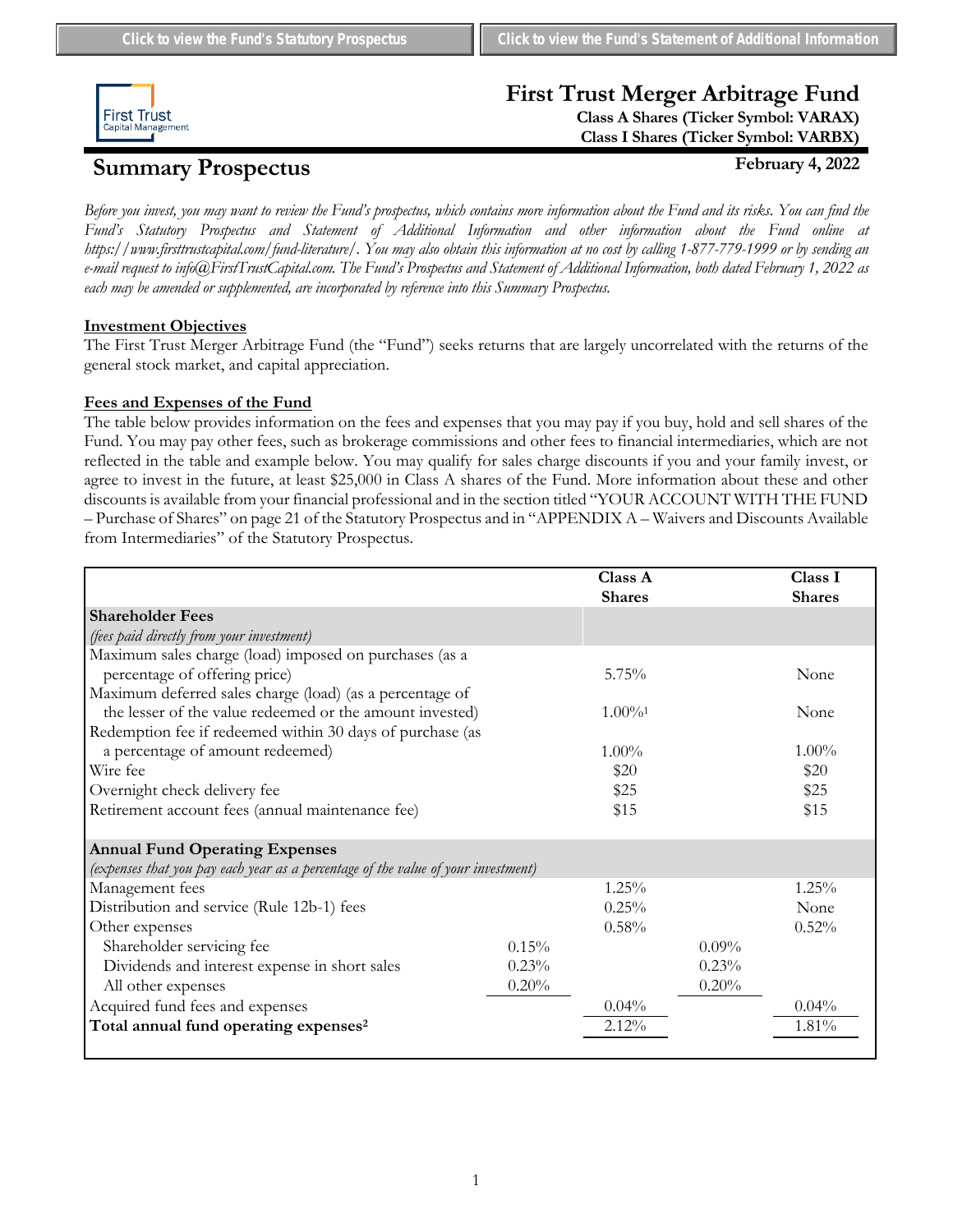- 1 For Class A shares, no sales charge applies on investments of \$1 million or more, but a contingent deferred sales charge ("CDSC") of 1.00% will be imposed to the extent a finder's fee was paid on certain redemptions of such shares within 12 months of the date of purchase.
- 2 The total annual fund operating expenses do not correlate to the ratio of expenses to average net assets appearing in the financial highlights table, which reflects only the operating expenses of the Fund and does not include acquired fund fees and expenses.

#### **Example**

This example is intended to help you compare the cost of investing in the Fund with the cost of investing in other mutual funds. The example assumes that you invest \$10,000 in the Fund for the time periods indicated and then redeem all of your shares at the end of those periods. The example also assumes that your investment has a 5% return each year and that the Fund's operating expenses remain the same. Although your actual costs may be higher or lower, based on these assumptions your costs would be:

|                    | <b>One Year</b> | <b>Three Years</b> | <b>Five Years</b> | Ten<br>Years           |
|--------------------|-----------------|--------------------|-------------------|------------------------|
| Class A            | \$778           | \$1,201<br>ረት 1    | \$1,649           | \$2,886                |
| Class <sub>1</sub> | \$184           | \$569              | \$980             | <b>ድኃ 197</b><br>94.IA |

# **Portfolio Turnover**

The Fund pays transaction costs, such as commissions, when it buys and sells securities (or "turns over" its portfolio). A higher portfolio turnover may indicate higher transaction costs and may result in higher taxes when Fund shares are held in a taxable account. These costs, which are not reflected in annual fund operating expenses or in the example, affect the Fund's performance. During the most recent fiscal year, the Fund's portfolio turnover rate was 459% of the average value of its portfolio.

#### **Principal Investment Strategies**

Under normal market conditions, the Fund intends to invest in equity securities (publicly-traded common stock and preferred stock) and derivatives thereof (primarily options) of companies that are involved in a significant corporate event, such as a merger or acquisition. Investments in companies undergoing a merger or acquisition have both risk and return characteristics that are different from the risks of investing in the general stock market. While the risks and returns of traditional stock investing depend on company-specific factors such as profitability and prospects for growth, and on broader economic factors such as interest rates, inflation, global trade and political risks, the Fund's advisor believes that the risks and returns of merger-arbitrage investing are largely isolated from the daily movements of the stock market, and instead primarily depend on the successful or unsuccessful completion of a merger or acquisition, which creates returns that are largely uncorrelated with the returns of the stock market. During periods of low merger and acquisition activity, the Fund may hold a substantial amount in cash and cash equivalents.

The typical merger-arbitrage strategies employed by the Fund's advisor seek to generate returns by purchasing the stock of the company being acquired, which is commonly known as the target company (the "target"), while shorting the stock of the company acquiring the target's stock. The profit which may be realized is the "spread," or difference in price between (a) the current trading price of the target company following the announcement of the merger, and (b) the contractual price to be paid for the target company in the future when the transaction closes. This spread, or the return that can be earned, may offer a modest nominal total return. However, given that a merger transaction generally is completed in three to four months, a modest return may translate into higher annualized returns.

The Fund may invest in equity securities of any market capitalization. The Fund may invest in event-driven transactions as small as \$100 million in transaction value, without limitation as to industries and sectors. The Fund may also invest in stock, warrants, and other securities of special purpose acquisition companies or similar special purpose entities (collectively, "SPACs"), which are collective investment structures that pool funds in order to seek potential acquisition opportunities. While the Fund may invest in both U.S. and non-U.S. securities, the Fund invests primarily in equity securities of U.S. and Canadian issuers, which may include American Depository Receipts ("ADRs"). ADRs are receipts that represent interests in foreign securities held on deposit by U.S. banks. The Fund may also invest directly in other foreign markets. In executing the Fund's strategy, the advisor generally expects to employ leverage and to utilize a variety of hedging techniques including those involving short sales, options, index futures, forwards, swaps, and other financial instruments. The Fund may also invest in other types of securities such as debt securities, convertible securities and options using merger arbitrage strategies. The debt securities in which the Fund invests may be of any maturity and credit quality including high yield securities, commonly referred to as "junk bonds", that are rated below investment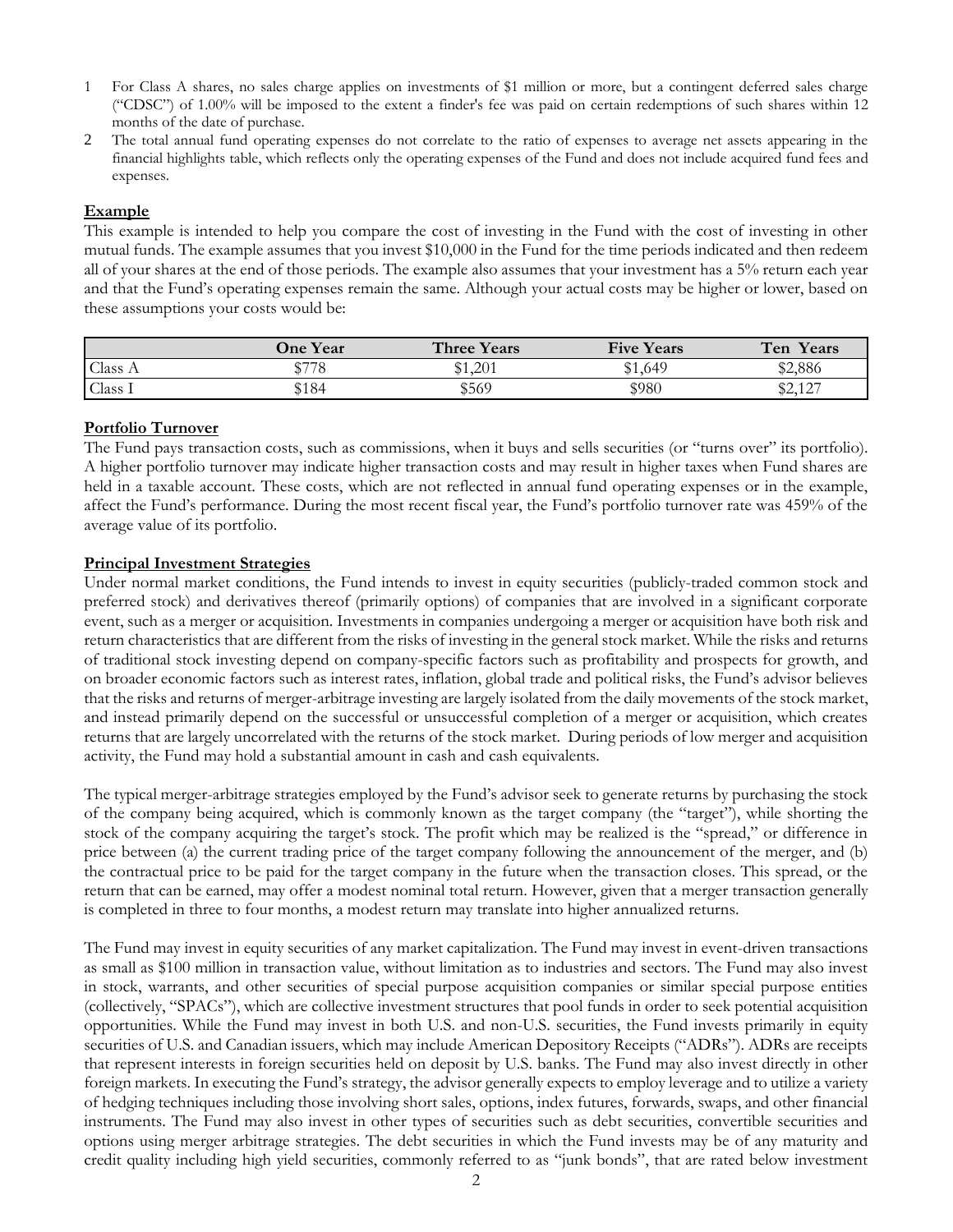grade by at least one of Moody's Investors Service, Inc. ("Moody's"), Standard & Poor's, a division of McGraw Hill Companies Inc. ("S&P") or Fitch Ratings Ltd. ("Fitch") (or if unrated, are determined by the advisor to be of comparable credit quality).

The Fund is "non-diversified" under the Investment Company Act of 1940, as amended (the "1940 Act"), which means that it may invest more of its assets in fewer issuers than a "diversified" mutual fund.

#### **Principal Risks of Investing**

Risk is inherent in all investing and you could lose money by investing in the Fund. A summary description of certain principal risks of investing in the Fund is set forth below. Before you decide whether to invest in the Fund, carefully consider these risk factors associated with investing in the Fund, which may cause investors to lose money. There can be no assurance that the Fund will achieve its investment objectives.

**Market risk.** The market price of a security or instrument may decline, sometimes rapidly or unpredictably, due to general market conditions that are not specifically related to a particular company, such as real or perceived adverse economic or political conditions throughout the world, changes in the general outlook for corporate earnings, changes in interest or currency rates, or adverse investor sentiment generally. In addition, local, regional or global events such as war, acts of terrorism, the spread of infectious illness or other public health issues, or other events could have a significant impact on a security or instrument. The market value of a security or instrument also may decline because of factors that affect a particular industry or industries, such as labor shortages or increased production costs and competitive conditions within an industry.

**Merger and other arbitrage transactions risk.** The Fund may invest or take short positions in securities of companies that are the subject of an acquisition. When the Fund's advisor determines that it is probable that an acquisition will be consummated, the Fund may seek to purchase securities at prices only slightly below the anticipated value to be paid or exchanged for such securities in the merger, exchange offer or cash tender offer (and substantially above the price at which such securities traded immediately prior to the announcement of the merger, exchange offer or cash tender offer). Likewise, when the advisor believes it is likely that a transaction will not be consummated, the Fund may take short positions in such securities in order to seek to capture the difference attributable to the perceived market overvaluation of the acquisition target. In the case of an investment in a potential acquisition target, if the proposed merger, exchange offer or cash tender offer appears likely not to be consummated, in fact is not consummated, or is delayed, the market price of the security to be tendered or exchanged will usually decline sharply, resulting in a loss to the Fund.

Every merger transaction is subject to unique risks. The risks of investing in securities related to a merger or acquisition transaction include the risk that the transaction is renegotiated, the risk that the transaction takes longer to complete than originally planned, and the risk that the transaction is never completed. These risks may occur for a variety of reasons, such as the inability to finance the transaction, lack of regulatory approval from the applicable state, federal or international regulatory agencies, or the failure of shareholders of the party companies to approve the transaction. These risks could cause the Fund to incur a loss.

**SPACs risk.** Unless and until an acquisition is completed, a SPAC generally invests its assets (less a portion retained to cover expenses) in U.S. government securities, money market fund securities and cash. To the extent the SPAC is invested in cash or similar securities, this may impact the Fund's ability to meet its investment objective. If an acquisition that meets the requirements for the SPAC is not completed within a pre-established period of time, the invested funds are returned to the entity's shareholders, less certain permitted expenses, and any warrants issued by the SPAC will expire worthless. As SPACs and similar entities generally have no operating history or ongoing business other than seeking acquisitions, the value of their securities is particularly dependent on the ability of the entity's management to identify and complete a profitable acquisition. Certain SPACs may pursue acquisitions only within certain industries or regions, which may increase the volatility of their prices. In addition, these securities, which are typically traded in the over-the-counter market, may be considered illiquid and/or subject to restrictions on resale.

Lack of correlation risk; hedging risk. There can be no assurance that the Fund's hedges will be effective. Any decrease in negative correlation or increase in positive correlation between the positions the Advisor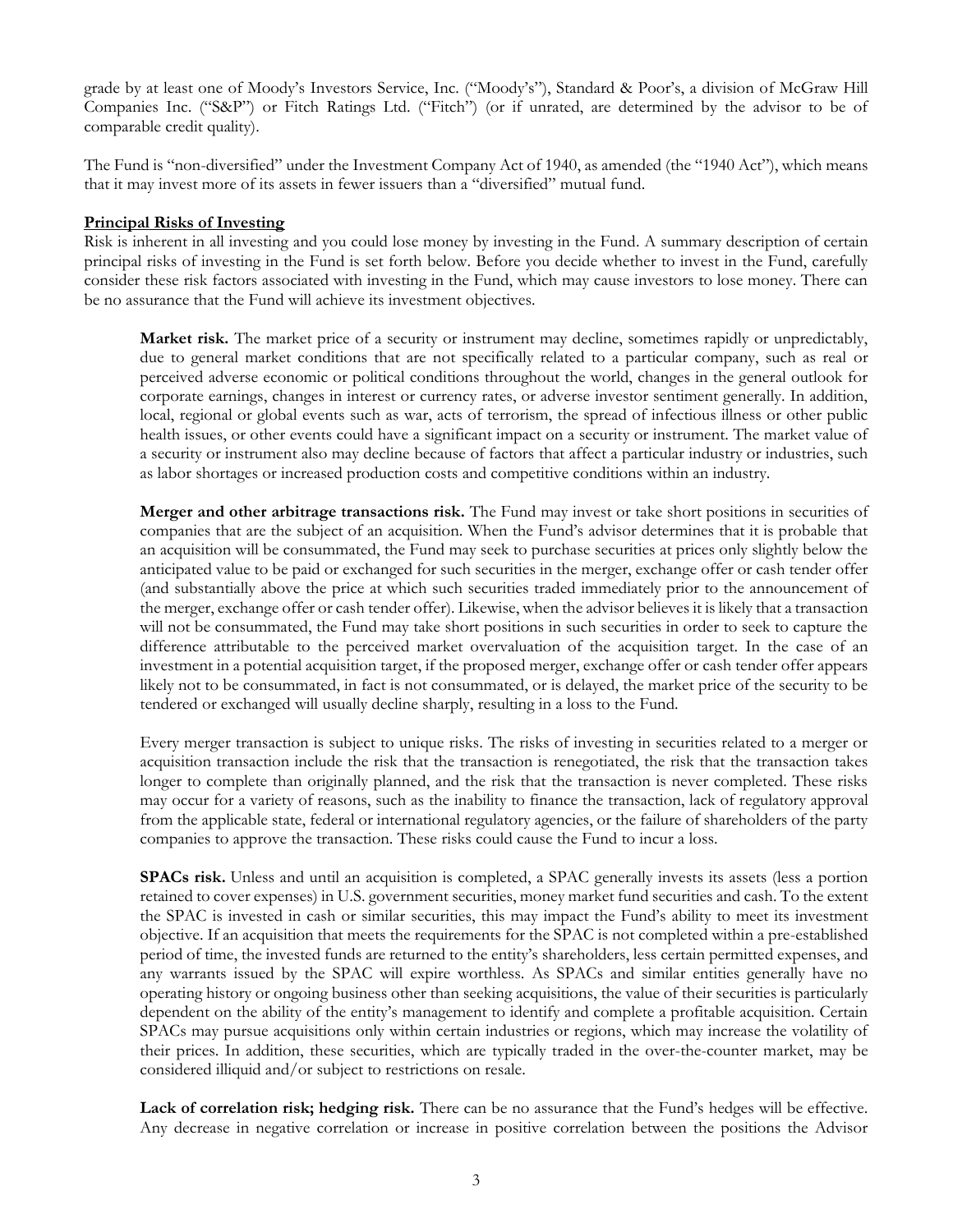anticipated would be offsetting (such as short and long positions in securities or currencies held by the Fund) could result in significant losses for the Fund.

**Management and strategy risk.** The value of your investment depends on the judgment of the Fund's advisor about the quality, relative yield, value or market trends affecting a particular security, industry, sector or region, which may prove to be incorrect.

**Leveraging risk.** Certain Fund transactions, such as entering into futures contracts, options and short sales, may give rise to a form of leverage. Leverage can magnify the effects of changes in the value of the Fund's investments and make the Fund more volatile. Leverage creates a risk of loss of value on a larger pool of assets than the Fund would otherwise have had, potentially resulting in the loss of all assets. The Fund may also have to sell assets at inopportune times to satisfy its obligations in connection with such transactions.

**Equity risk.** The value of the equity securities held by the Fund may fall due to general market and economic conditions, perceptions regarding the industries in which the issuers of securities held by the Fund participate, or factors relating to specific companies in which the Fund invests.

**Short sales risk.** A short sale is a transaction in which the Fund sells a security it does not own in anticipation that the market price of that security will decline. In connection with a short sale of a security or other instrument, the Fund is subject to the risk that instead of declining, the price of the security or other instrument sold short will rise. If the price of the security or other instrument sold short increases between the date of the short sale and the date on which the Fund replaces the security or other instrument borrowed to make the short sale, the Fund will experience a loss, which is theoretically unlimited since there is a theoretically unlimited potential for the market price of a security or other instrument sold short to increase. Shorting options or futures may have an imperfect correlation to the assets held by the Fund and may not adequately protect against losses in or may result in greater losses for the Fund's portfolio.

**Derivatives risk.** Derivatives include instruments and contracts that are based on and valued in relation to one or more underlying securities, financial benchmarks, indices, or other reference obligations or measures of value. Major types of derivatives include futures, options, swaps and forward contracts. Using derivatives exposes the Fund to additional or heightened risks, including leverage risk, liquidity risk, valuation risk, market risk, counterparty risk, and credit risk. Derivatives transactions can be highly illiquid and difficult to unwind or value, they can increase Fund volatility, and changes in the value of a derivative held by the Fund may not correlate with the value of the underlying instrument or the Fund's other investments. Many of the risks applicable to trading the instruments underlying derivatives are also applicable to derivatives trading. However, derivatives are subject to additional risks such as operational risk, including settlement issues, and legal risk, including that underlying documentation is incomplete or ambiguous. For derivatives that are required to be cleared by a regulated clearinghouse, other risks may arise from the Fund's relationship with a brokerage firm through which it submits derivatives trades for clearing, including in some cases from other clearing customers of the brokerage firm.

**Options risk**. Purchasing and writing put and call options are highly specialized activities and entail greater than ordinary investment risks. The Fund may not fully benefit from or may lose money on an option if changes in its value do not correspond as anticipated to changes in the value of the underlying securities. If the Fund is not able to sell an option held in its portfolio, it would have to exercise the option to realize any profit and would incur transaction costs upon the purchase or sale of the underlying securities. Ownership of options involves the payment of premiums, which may adversely affect the Fund's performance. To the extent that the Fund invests in over-the-counter options, the Fund may be exposed to counterparty risk.

**Liquidity risk.** The Fund may not be able to sell some or all of the investments that it holds due to a lack of demand in the marketplace or other factors such as market turmoil, or if the Fund is forced to sell an illiquid asset to meet redemption requests or other cash needs, it may only be able to sell those investments at a loss. In addition, the reduction in dealer market-making capacity in the fixed income markets that has occurred in recent years has the potential to decrease the liquidity of the Fund's investments. Illiquid assets may also be difficult to value.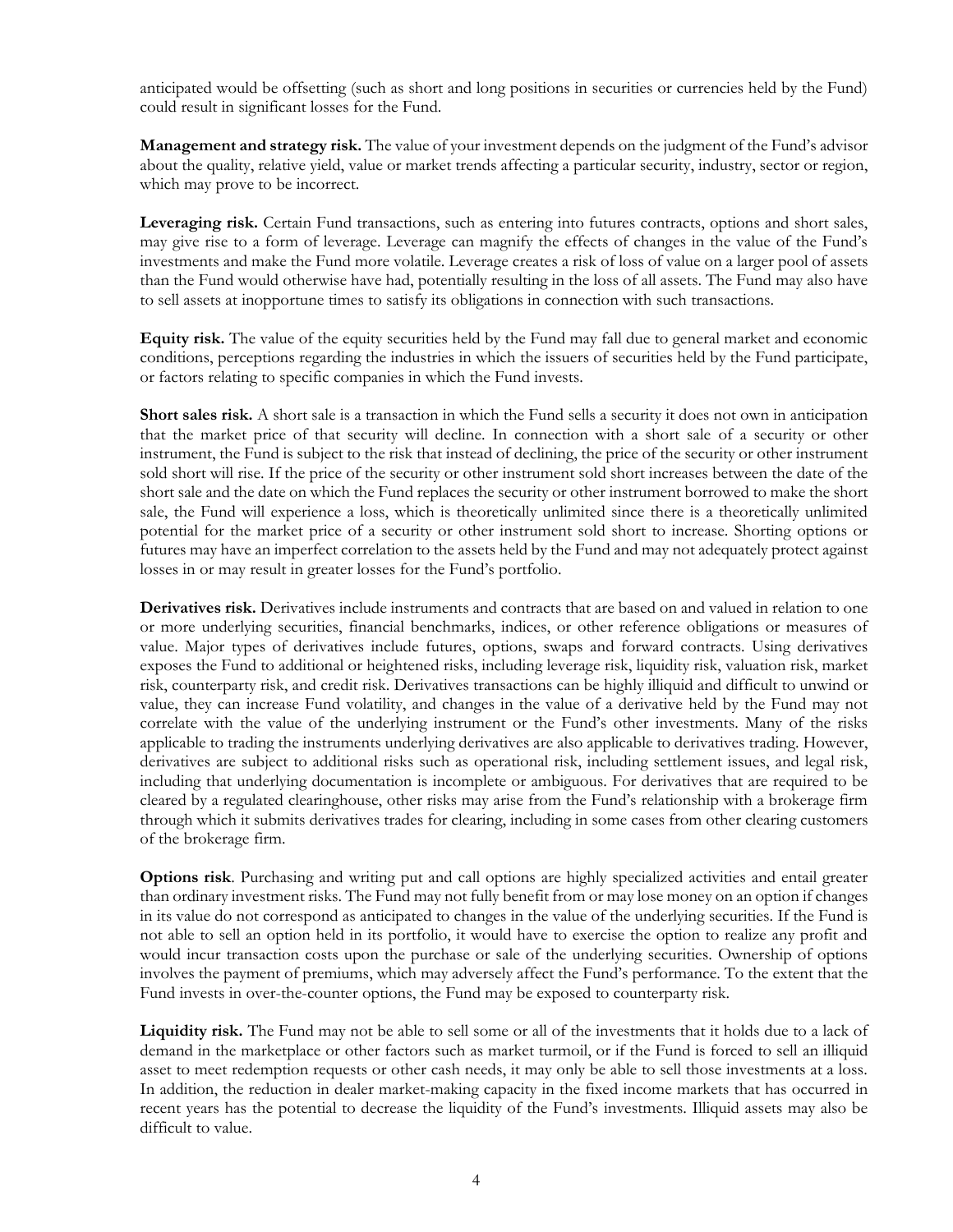**Portfolio turnover risk.** Active and frequent trading of the Fund's portfolio securities may lead to higher transaction costs and may result in a greater number of taxable transactions than would otherwise be the case, which could negatively affect the Fund's performance. A high rate of portfolio turnover is 100% or more.

**Non-diversification risk.** The Fund is classified as "non-diversified," which means the Fund may invest a larger percentage of its assets in the securities of a smaller number of issuers than a diversified fund. Investment in securities of a limited number of issuers exposes the Fund to greater market risk and potential losses than if its assets were diversified among the securities of a greater number of issuers.

**Asset segregation risk.** As a series of an investment company registered with the SEC, the Fund must segregate liquid assets, or engage in other measures to "cover" open positions with respect to certain kinds of derivatives and short sales. The Fund may incur losses on derivatives, short sales and other leveraged investments (including the entire amount of the Fund's investment in such investments) even if they are covered.

Fixed income securities risk. The prices of fixed income securities respond to economic developments, particularly interest rate changes, as well as to changes in an issuer's credit rating or market perceptions about the creditworthiness of an issuer. Generally, fixed income securities decrease in value if interest rates rise and increase in value if interest rates fall, and longer-term and lower rated securities are more volatile than shorterterm and higher rated securities.

**High yield ("junk") bond risk.** High yield bonds are debt securities rated below investment grade (often called "junk bonds"). Junk bonds are speculative, involve greater risks of default, downgrade, or price declines are more volatile and tend to be less liquid than investment-grade securities. Companies issuing high yield bonds are financially weaker, are more likely to encounter financial difficulties, and are more vulnerable to adverse market events and negative sentiments than companies with higher credit ratings.

**Preferred stock risk.** Preferred stock represents an equity interest in a company that generally entitles the holder to receive, in preference to the holders of other stocks such as common stock, dividends and a fixed share of the proceeds resulting from a liquidation of the company. The market value of preferred stock is subject to company-specific and market risks applicable generally to equity securities and is also sensitive to changes in the company's creditworthiness, the ability of the company to make payments on the preferred stock, and changes in interest rates, typically declining in value if interest rates rise.

**Market capitalization risk.** The securities of micro-capitalization, small-capitalization and mid-capitalization companies may be subject to more abrupt or erratic market movements and may have lower trading volumes or more erratic trading than securities of larger, more established companies or market averages in general. In addition, such companies typically are more likely to be adversely affected than large capitalization companies by changes in earning results, business prospects, investor expectations, or poor economic or market conditions. Larger, more established companies may be unable to attain the high growth rates of successful, smaller companies during periods of economic expansion.

Foreign investment risk. The prices of foreign securities may be more volatile than the prices of securities of U.S. issuers because of economic and social conditions abroad, political developments, and changes in the regulatory environments of foreign countries. Changes in exchange rates and interest rates, and the imposition of sanctions, confiscations, trade restrictions (including tariffs) and other government restrictions by the United States and/or other governments may adversely affect the values of the Fund's foreign investments. Foreign companies are generally subject to different legal and accounting standards than U.S. companies, and foreign financial intermediaries may be subject to less supervision and regulation than U.S. financial firms. Foreign securities include ADRs and Global Depository Receipts ("GDRs"). Unsponsored ADRs and GDRs are organized independently and without the cooperation of the foreign issuer of the underlying securities, and involve additional risks because U.S. reporting requirements do not apply. In addition, the issuing bank may deduct shareholder distribution, custody, foreign currency exchange, and other fees from the payment of dividends.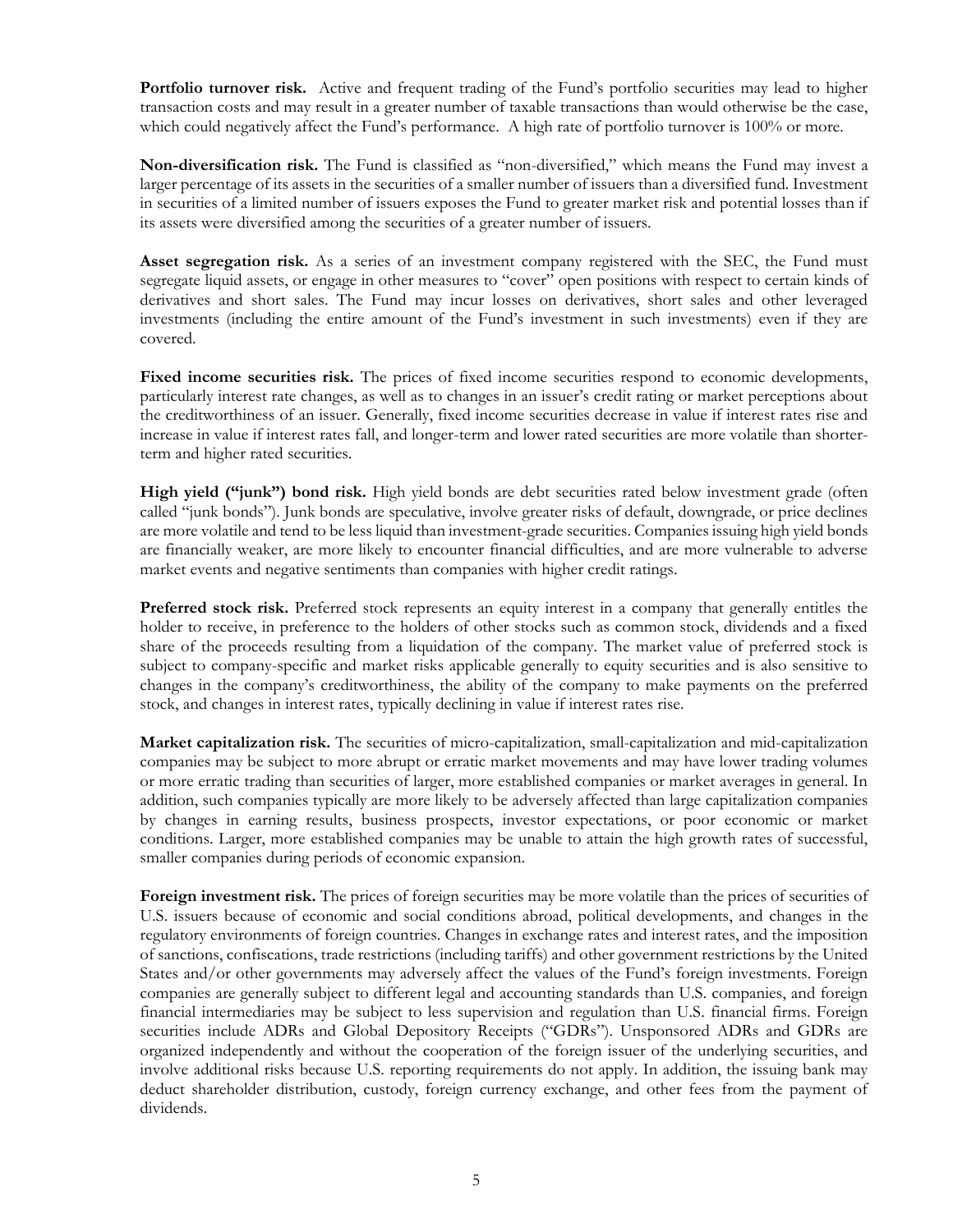**COVID-19 related market events.** The pandemic of the novel coronavirus respiratory disease designated COVID-19 has resulted in extreme volatility in the financial markets, a domestic and global economic downturn, severe losses, particularly to some sectors of the economy and individual issuers, and reduced liquidity of many instruments. There have also been significant disruptions to business operations, including business closures; strained healthcare systems; disruptions to supply chains and employee availability; large fluctuations in consumer demand; and widespread uncertainty regarding the duration and long-term effects of the pandemic. The pandemic may result in domestic and foreign political and social instability, damage to diplomatic and international trade relations, and continued volatility and/or decreased liquidity in the securities markets. Some interest rates are very low and in some cases yields are negative. Governments and central banks, including the Federal Reserve in the United States, are taking extraordinary and unprecedented actions to support local and global economies and the financial markets. This and other government intervention into the economy and financial markets to address the pandemic may not work as intended, particularly if the efforts are perceived by investors as being unlikely to achieve the desired results. Rates of inflation have also recently risen, which could adversely affect economies and markets. In addition, the COVID-19 pandemic, and measures taken to mitigate its effects, could result in disruptions to the services provided to the Fund by its service providers. Other market events like the COVID-19 pandemic may cause similar disruptions and effects.

**Cybersecurity risk.** Cybersecurity incidents may allow an unauthorized party to gain access to Fund assets, customer data (including private shareholder information), or proprietary information, or cause the Fund, the Advisor, and/or other service providers (including custodians, sub-custodians, transfer agents and financial intermediaries) to suffer data breaches, data corruption or loss of operational functionality. In an extreme case, a shareholder's ability to exchange or redeem Fund shares may be affected. Issuers of securities in which the Fund invests are also subject to cybersecurity risks, and the value of those securities could decline if the issuers experience cybersecurity incidents.

**Currency risk.** The values of investments in securities denominated in foreign currencies increase or decrease as the rates of exchange between those currencies and the U.S. Dollar change. Currency conversion costs and currency fluctuations could erase investment gains or add to investment losses. Currency exchange rates can be volatile and are affected by factors such as general economic conditions, the actions of the United States and foreign governments or central banks, the imposition of currency controls, and speculation.

#### **Performance**

The Fund commenced operations on October 1, 2015, after the reorganization of Highland Capital Management Institutional Fund, LLC, a Delaware limited liability company which commenced operations on April 1, 2000 (the "Predecessor Fund"), into the Fund, pursuant to which the Predecessor Fund transferred substantially all of its assets into the Fund. The Fund's objectives, policies, guidelines and restrictions are, in all material respects, substantially the same as those of the Predecessor Fund. The Predecessor Fund was not registered under the 1940 Act and, therefore, was not subject to certain restrictions imposed by the 1940 Act on registered investment companies and by the Internal Revenue Code of 1986, as amended, on regulated investment companies, such as the Fund. For the relevant periods, the bar chart and the performance table below reflect the performance of the Predecessor Fund, which was managed by Glenfinnen Capital, L.L.C. until Vivaldi Capital Management, LLC took over as investment advisor to the Predecessor Fund from July 2015 to September 30, 2015. Updated performance information is available at the Fund's website, https://www.FirstTrustCapital.com, or by calling the Fund at 1-877-779-1999.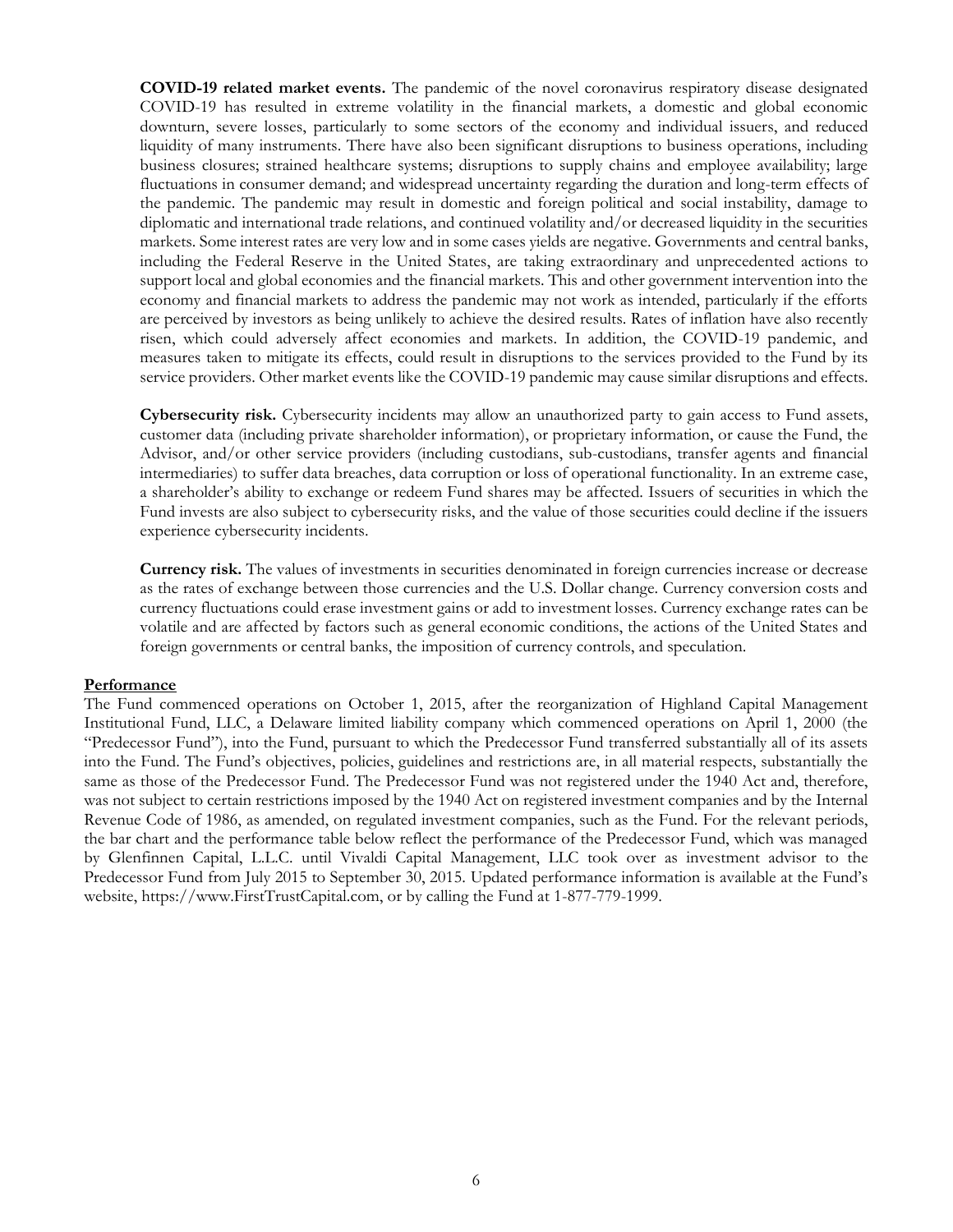#### **Calendar-Year Total Return (before taxes) for Class I Shares**

For each calendar year at NAV



| <b>Class I Shares</b>                  |            |                          |
|----------------------------------------|------------|--------------------------|
| Highest Calendar Quarter Return at NAV | $4.29\%$   | Quarter Ended 12/31/2020 |
| Lowest Calendar Quarter Return at NAV  | $(2.19)\%$ | Quarter Ended 03/31/2020 |

| <b>Average Annual Total Returns</b>                                              | One        | Five      | Ten      |
|----------------------------------------------------------------------------------|------------|-----------|----------|
| for Period Ended December 31, 2021                                               | Year       | Years     | Years    |
| Class I Shares - Return Before Taxes                                             | $5.43\%$   | $4.03\%$  | $3.98\%$ |
| Class I Shares - Return After Taxes on Distributions*                            | $2.39\%$   | $2.72\%$  | $3.32\%$ |
| Class I Shares - Return After Taxes on Distributions and Sale of Fund            |            |           |          |
| $Shares*$                                                                        | $3.52\%$   | $2.65\%$  | $2.90\%$ |
| Class A Shares                                                                   | $(0.89)\%$ | $2.51\%$  | $3.07\%$ |
| Bloomberg US Aggregate Bond Index <sup>+</sup>                                   |            |           |          |
| (reflects no deductions for fees, expenses or taxes)                             | $(1.54)\%$ | $3.57\%$  | $2.90\%$ |
| S&P 500 Index <sup>++</sup> (reflects no deductions for fees, expenses or taxes) | 28.71%     | $18.47\%$ | 16.55%   |

- \* After-tax returns are calculated using the historical highest individual federal marginal income tax rates and do not reflect the impact of state and local taxes. Actual after-tax returns depend on an investor's tax situation and may differ from those shown. After–tax returns shown are not relevant to investors who hold their Fund shares through tax-deferred arrangements, such as 401(k) plans or individual retirement accounts. After-tax returns are shown for Class I shares only and after-tax returns for classes other than Class I will vary from returns shown for Class I.
- + The Bloomberg US Aggregate Bond Index is an index that measures the performance of the U.S. investment grade bond market. The index includes a wide spectrum of public, investment-grade, taxable, fixed income securities in the United States – including government, corporate, and international dollar-denominated bonds, as well as mortgage-backed and asset-backed securities, all with maturities of more than one year.
- ++ The S&P 500 Index includes a representative sample of 500 leading companies in leading industries of the U.S. economy and assumes any dividends are reinvested back into the index.

# **Investment Advisor**

First Trust Capital Management L.P. ("FTCM" or the "Advisor") is a Delaware limited partnership registered as an investment adviser with the Securities Exchange Commission.